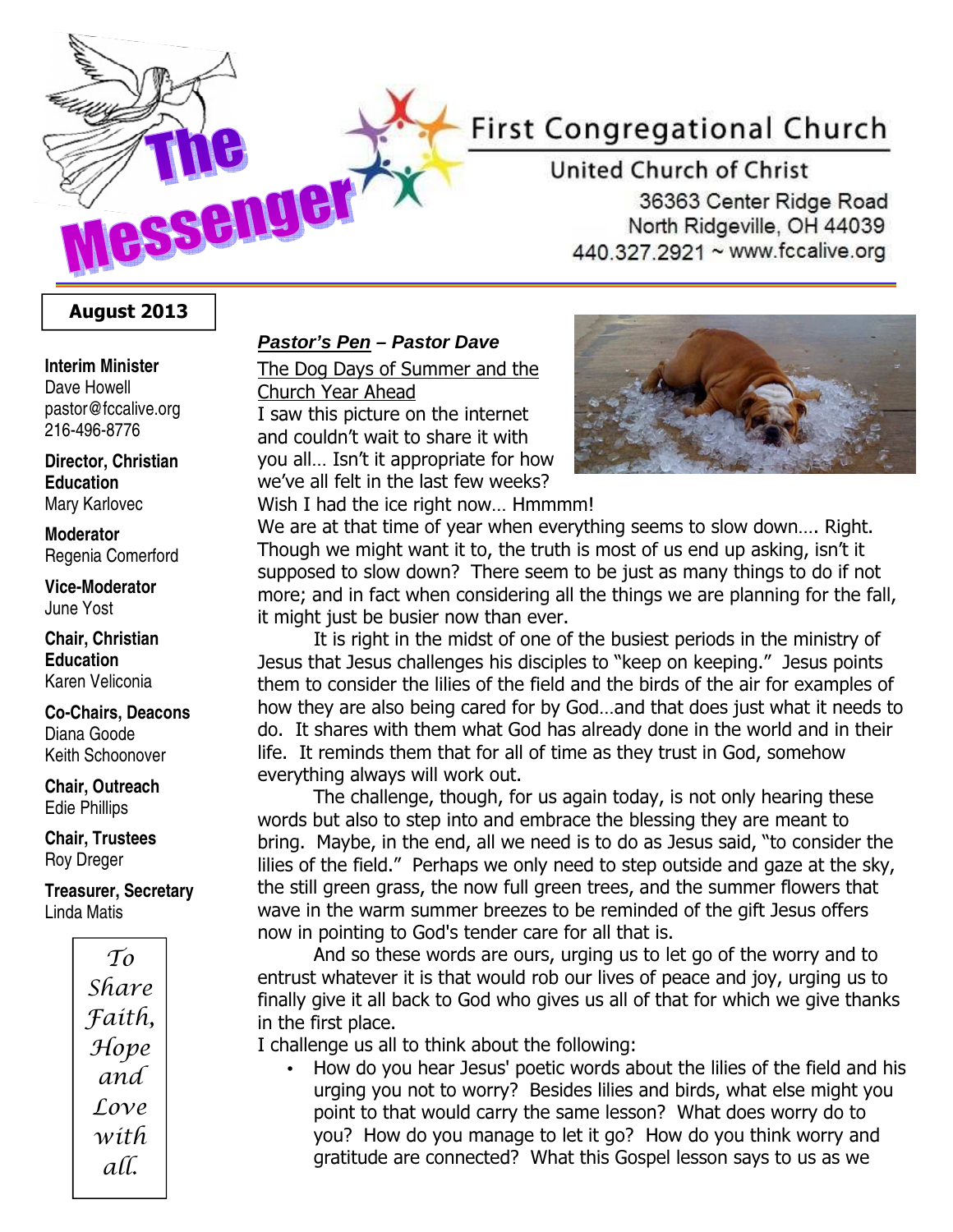spend these "Dog Days of Summer" and look ahead to the fall and the beginning of program year for the church?



## Experiencing Jesus: Getting to Know Jesus Again

You are invited to be part of a ten session re-introduction to Jesus for adults. We'll be meeting on Tuesday evenings starting September 10 and then meeting on Sept. 17, 24, Oct. 8, 15, 22, 29,

Nov. 12, 19, 26 with a closing celebration on December 10. The group will meet from 7-8:30 p.m. Beverages and snacks will be provided.

Based on the book Jesus by Marcus Borg, we'll all have a chance to "meet Jesus again." Frederich Buechner, another later 20<sup>th</sup> and early  $21<sup>st</sup>$  century popular bible scholar describes the book this way: "Writing with a simplicity that never becomes simplistic, Borg manages to convey the essence of Chrisitianity in a way that does justice to those who do not share his views and will greatly enrich the understanding of those who do."

We realize that this is asking our participants to make a major commitment but we can assure you it will be worth your while. Come to as many sessions as you can. Childcare will be provided.

Copies of the hardback edition of Jesus will be available at the much-reduced price of \$5.00 to members of the class.

Return the flier (available in the Narthex or Fellowship Hall) to sign up.

## **Christian Education Corner – Mary Karlovec**

It is hard to believe that August is here and we are already gearing up for fall. Vacation Bible School is over and I hope that a good time was had by all who attended. Fall Sunday School will not begin until Sunday, **September 15** due to the Car Show on the  $8<sup>th</sup>$ . I am looking for people who are willing to teach one of two classes: the Primary children (averages 4-6 on a Sunday) or our Senior High youth (averages 2-6 on a Sunday). If you are willing to teach on a rotating basis with one or

two other adults, please email me at: cedirector@fccalive.org or stop me on Sunday mornings. As the year unfolds, we will be using some of the Faith Formation curriculum provided by the UCC to get our feet wet with this style of teaching Sunday School. It incorporates all of our learning styles and digs deeper into a specific theme or topic over a few weeks.

For the women of the church, the Women's Retreat information is here! We will be convening again at Punderson State Park in Newbury, Ohio the weekend of November 8- 10. Details and a registration form are included in this Messenger. Information was also sent out to all the women of the church. If you register and pay your \$50 deposit by August 30, you will receive a \$25 credit towards your final balance. If you cannot pay the total by the September 30<sup>th</sup> deadline, please see Karen Veliconia or myself and we will work out a payment plan for you. Also, if you would like to go and this would be a financial hardship, please see us! We do not want anyone from the church to be unable to go due to money constraints. If you did not go last time, please talk to any of the 25 young adults and women who went. It was an amazing experience! Our theme this year "Ways to De-Stress Your Life through Meditation and Relaxation!"

Finally, Bob, Matt and I cannot express to you our gratitude and love for this church. You will never know how much your cards, notes, gifts, visits and support have meant. I truly believe that Matt is where he is at today because of the grace of God and this church family. Pastor Dave has been truly amazing and I believe God sent him to our church knowing what was ahead for us. Matt is  $SO$  looking forward to the Crushers game and throwing out the first pitch! Thank you to Diana Goode and our awesome secretary Linda Matis for organizing this fundraiser. A big thank you to "Uncle Jack" for making sure our lawn gets mowed and "Mom" Baker for being there for me on Sundays. She is always willing to listen and give me a hug just when I seem to need it. As I write this, Matt is making tremendous progress but we don't know yet what the future will hold. But with God's help "All things are possible!"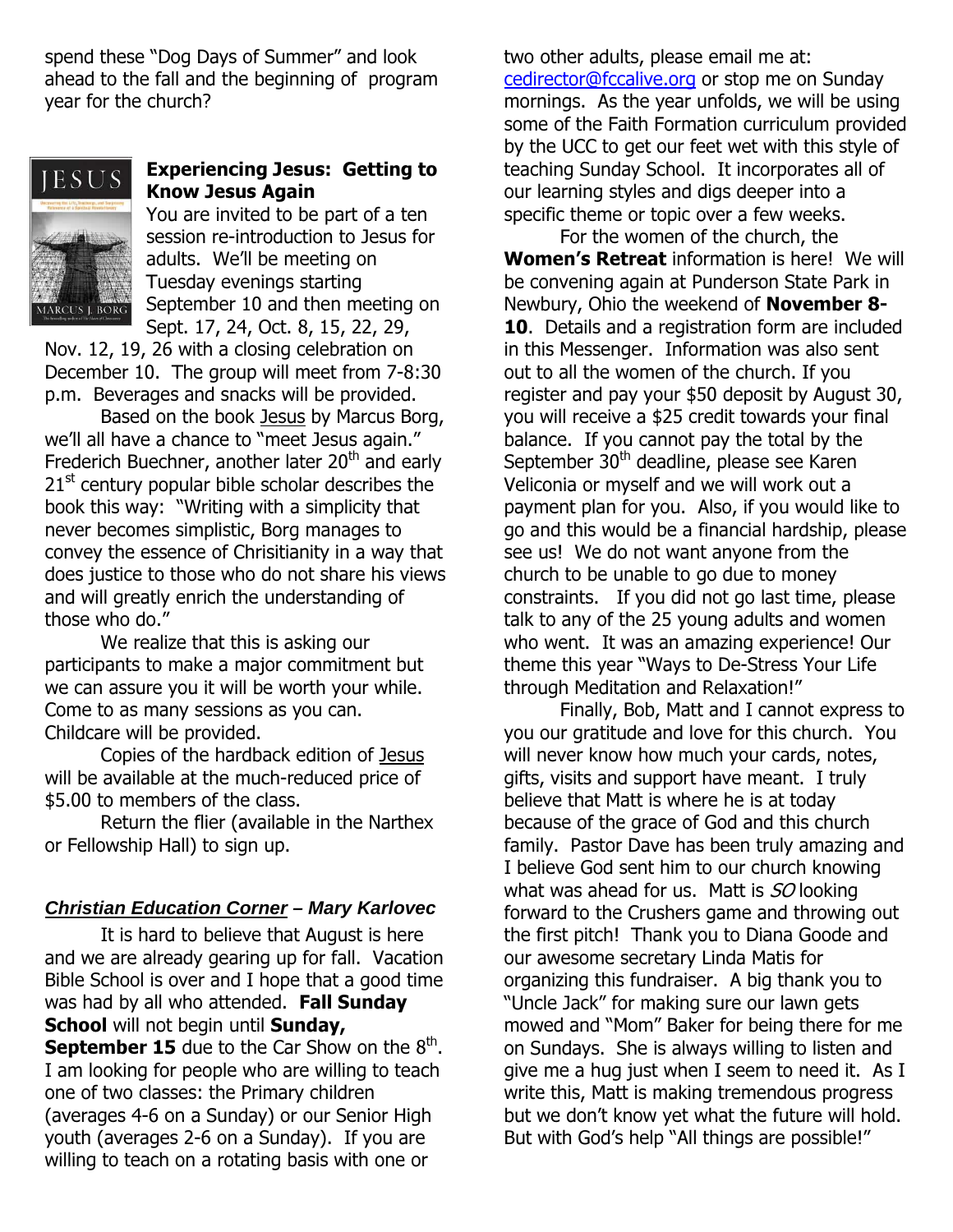## **Outreach Committee News – Edie Phillips**

**Community Care:** Children will be returning to school at the end of this month and many families cannot afford clothes. Outreach will be taking donations for basic needs – boys and girls shoes any size, socks, underwear, shirts, jeans size 8 and up, and any new clothes items. Bring your donations to the church and place them in the community care box.

Habitat for Humanity: Nancy and I attended an informative meeting to learn about the many volunteer opportunities and the many more services available through Habitat for Humanity. A ReStore has been opened in Lorain. The address is 214 East  $34<sup>th</sup>$  St. Surplus materials or slightly damaged materials taken out of a remodel project can be donated. The general public can purchase any of these items at a greatly reduced price. One hundred percent of the profits support the mission of Lorain County Habitat for Humanity. Thanks to the dedicated and generous supporters and volunteers Habitat for Humanity has built or renovated over 226,000 houses, providing shelter to more than 1.1 million people nationwide. If you need more information call 440-244-1046 or email at: www.loraincountyhabitat.org or ReStore@habitatoflorainco.org

**Book Sale:** We will host a book sale in October so save your books. All proceeds will be given to Community Care. More information later.

**Outreach Donation:** Outreach voted to give \$120 to Heifer International whose mission is to help the hungry become self-reliant. This was started in 1944 when Midwestern farmer and church leader Dan West rallied the support of his congregation to donate heifers to families in need.

*"And if you give even a cup of cold water to one of the least of my followers, you will surely be rewarded." Matthew 10:42* 

Nancy Franks, Ann Olesen , Jean Griffith, Barb Zinsmeister, Peg Hopkins and Edie Phillips

## **Pastor Parish Committee**

 The Pastor Parish Committee mailbox is a special communication area where the congregation can submit a written communique for the pastor or committee to review and hopefully resolve for all parties involved. The mailbox is located in Fellowship Hall by the back exit doorway. If you have any questions, please contact any of the following Pastor Parish Committee members: Nancy Franks, Edie Phillips, Bob Franks or Pat Kyle. Thank you.

## **From the Deacons' Desk**

During the choir's summer hiatus we are seeking

out individuals and/or groups who would be interested in sharing their musical/singing talents with the congregation during a worship service. If you



would like more information, contact Pastor Dave or Kathleen Bosl, our music director. Sign up sheets are available in the Winckle's Room and Fellowship Hall.

"Praise the Lord! How good it is to sing praises to our God; for he is gracious, and a song of praise is fitting." Psalm 147:1

## **Trustees' Turn – Roy Dreger**

Well, another month has gone by since the last newsletter and the gutters are still not up. I guess when they said "next week" they knew that next week becomes this week when you get to it and "next week" is always in the future. I did find out that they had to replace 45 (roof) slate instead of the 12 they originally thought needed replacing, along with fixing the flashing around the chimney on the southeast corner of the sanctuary. When you get up about 45 feet and look closely you can see more than you can see from the ground. I hope that this fixes the roof for a long time. I am thankful that we have been able to do it prior to the painting of the ceiling.

Speaking of the ceiling, I talked with the painting contractors and they assured me we are still on their list. Due to the rainy weather we have had they have gotten behind on their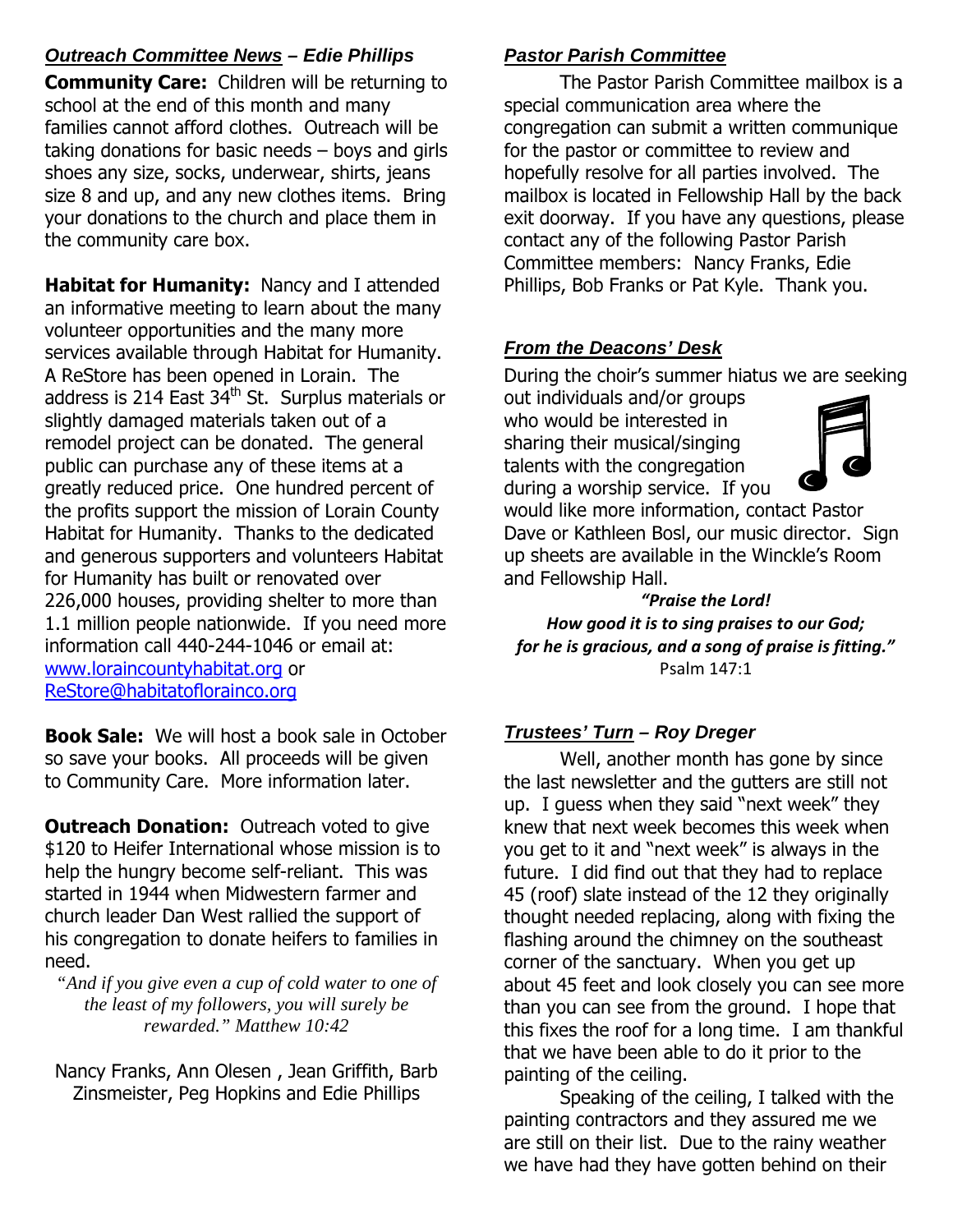outside jobs. I was reminded that they said it would be fall of 2013 or winter 2014 if they could not do it this last winter. I told him that I understood and knew that he had tried to do it this past March. I did not tell him that the leaky chimney flashing had caused more paint to peel in the area of the Mary and Martha window. (I don't know about you, but I find that window extremely inspiring when the sunshine lights it up.

The Trustees are getting estimates for various jobs. The estimate for getting the old boiler running as a backup to the new boiler came in and is (surprisingly) lower than expected. That and some pipe repair may be among the first items on the list to be accomplished. Someone came to estimate the cost of adding to the parking lot to make up for the parking lost when Center Ridge Road is widened, but that estimate is not yet in. A representative of Lorain Glass came in mid-July to give an estimate for a new overhang over the rear Fellowship Hall doors. The thought was that glass would be best so people leaving could see if there was any traffic. It would be nice to make it into an airlock to help keep in the heat during winter as well as keeping debris from gathering in front of the doors. The overhang has served the church well, but it has problems that will only get worse.

This article is being written after the second week in July when we had all the heavy rain. We had some water on the undercroft floor as well as by the doors to Fellowship Hall, including the west emergency exit door. Jimmy came up and tried "snaking" out the drain lines around the doors, but they may need additional work. When we get the new gutters, they may help eliminate some of the water in the under croft in the future. The gutters will be the same size as the old ones, but the downspouts will be larger, allowing more water to be directed away from the church. Mary Karlovec reported some leaking in her new office area. There is a flat roof over this room that may need to be sealed. The roof will need to be looked at by someone knowledgeable.

All of these items will cost money, and while it is not known how much, it is money we may not have at this time. I mention this

because stewardship is so important to the life of the church. The Trustees thank you for all that you have done, and appreciate your continued support.



#### **Corn Festival Parade Float Update – Nancy Franks**

By the time you get this newsletter the Corn Festival will be almost upon us. The Corn Fest runs Aug. 9, 10 and 11 with the Grande Parade occurring on Sunday the  $11<sup>th</sup>$ . Our Heritage Float will enter the parade with people on it reminding everyone that from the pioneers who first came to the area to the members of present day, our church has been a place of hope, faith and love for all  $-191$  years of caring and sharing with others.

We will meet at Harry & Rosemary Berg's barn on Saturday, August 10 at 10 a.m. to construct the float. Float walkers/riders should meet at Berg's on Sunday, August 11 at 12:45 p.m. in pioneer outfits or shorts and blue tshirts. We will gather again after the parade at Berg's to tear down the float, approx. 3 p.m.

My heartfelt thanks to all of you who worked and played together to make this happen. We did it together with God's blessings and it was great!

## **Car Show Information**

 With the Corn Festival float (almost) behind us…we're ready to tackle the next thing – the CAR SHOW on September 8 right after church is over. The show starts at 1 p.m. but you and I know from past experience, the car guys always come early. We need to be ready for them. Be sure to fill out the "honey-do list" (found later in this newsletter) so we have things covered. We need lots of door prizes. Follow the instructions on the list so you know what to do with items. We need money to buy the food so if you give a monetary donation, be sure to include your offering envelope number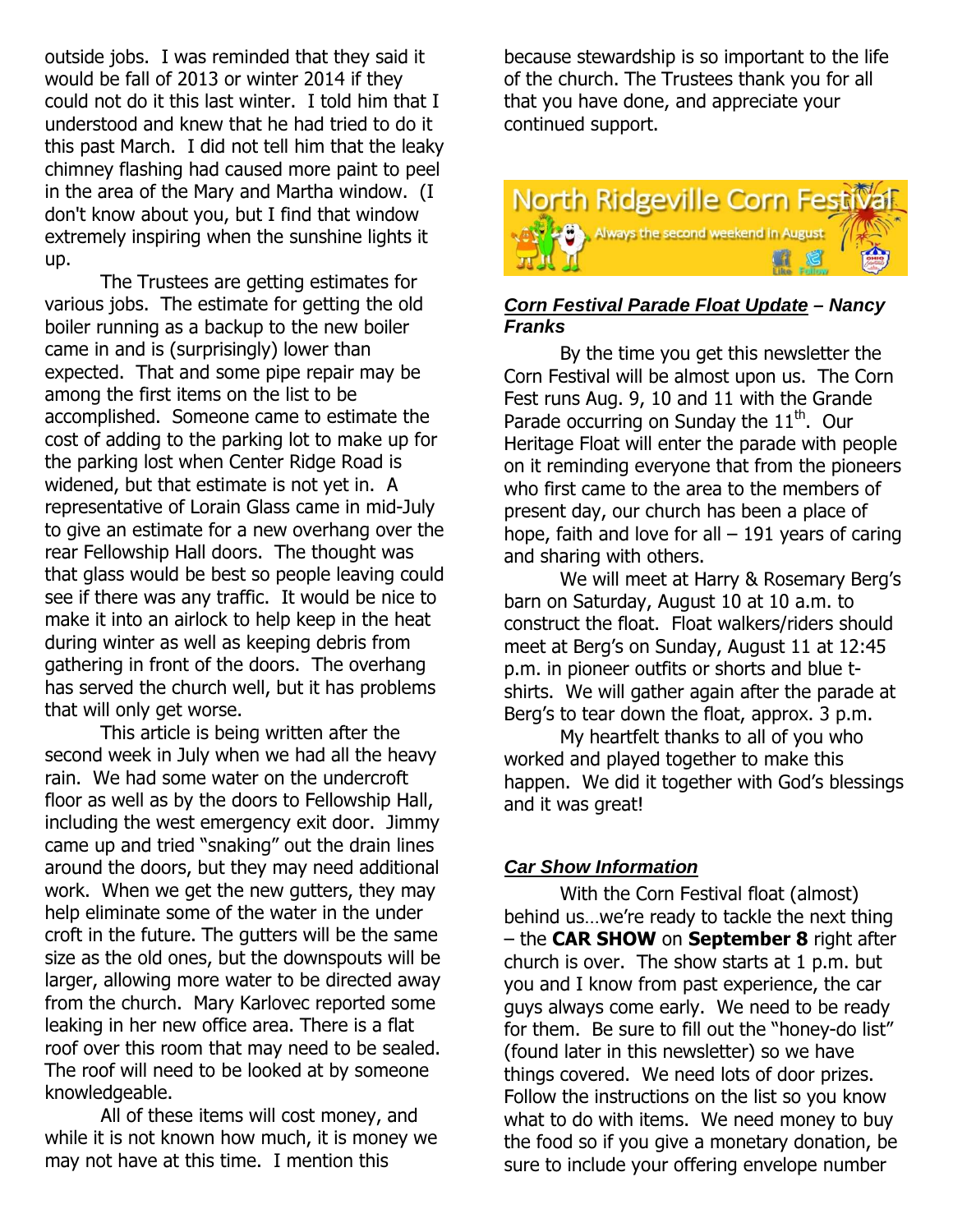so you get credit for your donation. Please make checks payable to First Congregational UCC.

 After church on August 18 in Fellowship Hall all helpers will meet with your coordinators so you will know what to do in your area. We will all be wearing blue shirts and car nametags so people will know we are their church friends.

 The show is getting closer…help pass out flyers by taking some with you and ask your favorite business to display them on their register counter or community bulletin boards. More announcements as the show gets closer. Remember, this is an all-church fundraiser. We need your help to make it succeed!!

 Any questions, or for more information, please contact Nancy or Bob Franks at 327-9647 or Alex or Jane Woravka at 748-2326.

# **From the Parish Nurse**

# Why Do People of Faith Care About Creation?

Caring for the Earth is a fundamental part of religious faith. Nearly every major faith tradition and Christian denomination has a statement about the need to respect, enjoy, and protect God's gift of the world around us. Read a collection of denominational creation care statements. Underlying these statements are a set of core values that speak to the heart of religious morals and ethics: spirituality, stewardship, sustainability, and justice.

**Spirituality:** Creation itself inspires us and



calls us to care. Many people have had their most profound spiritual experience in nature. As we behold the power and love of God in a mountain range, a

sunset, or in the timelessness of the ocean, we can't help but be moved. But creation also includes humans – our families, communities, and created landscapes. God created all things of Heaven and Earth and God is our inspiration to care for both wild places and our own cities and backyards.

**Stewardship:** Psalm 24 states that "the Earth is the Lord's and all that is in it, the world, and those who live in it." Humans simply hold the

Earth in trust for God. We are tenants here, called to care for the creation on behalf of future generations and all species. The Bible calls us to "till and keep the garden" and names human beings as the trustees of creation. Because God created all the Earth and all of us, creation is beautiful and good and sacred. We are called

by our devotion to God and our love for God's works to protect it.



## Sustainability: At the

heart of sustainability is the goal of meeting the needs of the present without compromising the ability of future generations to meet their own needs. In a world of finite resources, those among us who have more than enough must address patterns of consumption so that we can provide for all. Acquiring more "stuff" has a direct effect on the sustainability of the planet and on the quality of life for people around the globe. The good news is that more and more people are realizing that spiritual emptiness can't be filled by consumption. What makes us happy is intimacy – intimacy with self, with others, and with God. In the end, sustainability means seeing ourselves and our neighbors as children of God, not as consumers or competitors for Earth's resources.

**Justice:** Justice means that in addition to providing aid to our neighbors, we are called to change societal systems that cause poverty, injustice, and environmental damage in the first place. It goes beyond helping to meet physical needs to creating a society with laws and policies that allow the needs of all Earth's inhabitants to be met. Care and responsibility for the "least of these among us" is a central tenant of Christianity and has a direct connection to environment issues. The impact of

environmental degradation falls most heavily on the people around the world who are least able to mitigate these impacts — poor and vulnerable populations. It also disproportionally affects



fragile plants, animals and ecosystems. Working for justice calls us to channel our faith into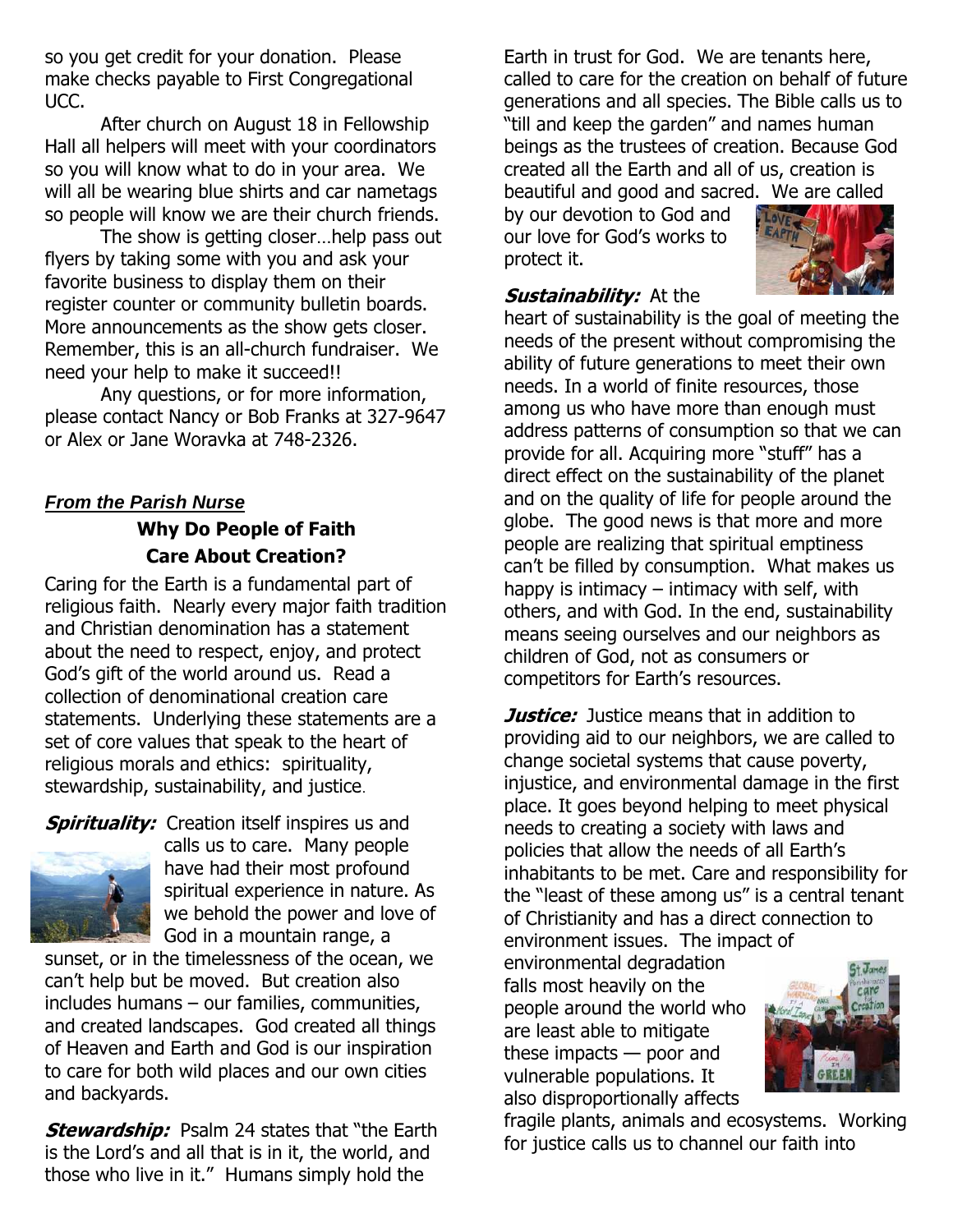power, to call for social and environmental justice at the local, state and national level.

Water - On average, Americans use 80 to 100



gallons of water per day. According to a 2006 UNICEF report, 1.5 million children under five years of age worldwide die each year

due to unsafe water and a lack of adequate sanitation and hygiene. Blessed with easily accessible water, we in the Western world often forget that water is a God-given gift, not a convenient miracle of municipal government and indoor plumbing. Without water, we, and the rest of God's beloved creation, would not have life. Certainly, the Great Work of protecting and restoring God's sacred waters can be challenging, frustrating and discouraging. But as people of faith, we need to step forward with the confidence remembering what Jesus told his disciples when they were discouraged: "For mortals it is impossible, but for God all things are possible" (Matthew 19:26).

## Environmental Health -

More than 82,000 synthetic chemicals are registered for use in manufacturing and industry. Yet, only ten



percent of those chemicals have been tested for their effects on human health. Every day we make choices about our daily living - from which transportation we use to what household cleaning products we choose, to our selection of lawn care products. We tend to think of these as individual decisions concerning only us, but we are called to consider how we are affecting all of creation.

What impact will our actions today have on those who come after us? What bearing will they have on our own lives? Are they helping to purify the body and spirit of creation? If we are able to discipline ourselves to regularly ask these questions and respond to them with the intention that comes from loving God first, then our work as stewards will ensure that all of creation can experience the Spirit of God flowing with each breath.

Earth Ministry is a lead on the Toxic Free Kids Act, a bill currently in the Washington state senate and house of representatives. This bill allows the Department of Ecology to act quickly to reduce and eliminate harmful chemicals in kids' products when there are safer alternatives. Working together, we can protect our children's health from cancer-causing flame retardants and help put businesses on the path to using chemicals that won't harm health, the environment, or their bottom line.

**Ladies Book Club:** We will meet with First Congregational Church Elyria for our joint picnic at the Metro Park Duck Pond in LaGrange between 5:00-5:30 pm on Wednesday, August 14. Meet up at



our church at 5:00 pm to carpool. The September, October & November book club gatherings will be back at First Congregational UCC N.R. at 7:00 p.m.

August book: Sweetwater Creek From bestselling author Anne Rivers Siddons comes a bittersweet and finely wrought story of friendship, family, and Charleston society. Poignant and emotionally compelling, Anne Rivers Siddons's Sweetwater Creek draws you into the luminous landscape of the Low country. With characters that linger long after you've turned the last page, this engaging tale is destined to become an instant classic. September 16<sup>th</sup> book: Magnolia Creek One of the most beloved authors in women's fiction today, Jill Marie Landis touches the heart as she illuminates every exhilarating page with natural warmth and tenderness. Now, in her stirring new novel, Landis takes readers to a

place where pride can be as unforgiving as the past and finding the courage to love again will be nothing short of a miracle. October  $14<sup>th</sup>$  book: Clara and Mr. Tiffany: A Novel by Susan Vreeland

November 11<sup>th</sup> book: Snow Falling on **Cedars: A Novel** by David Guterson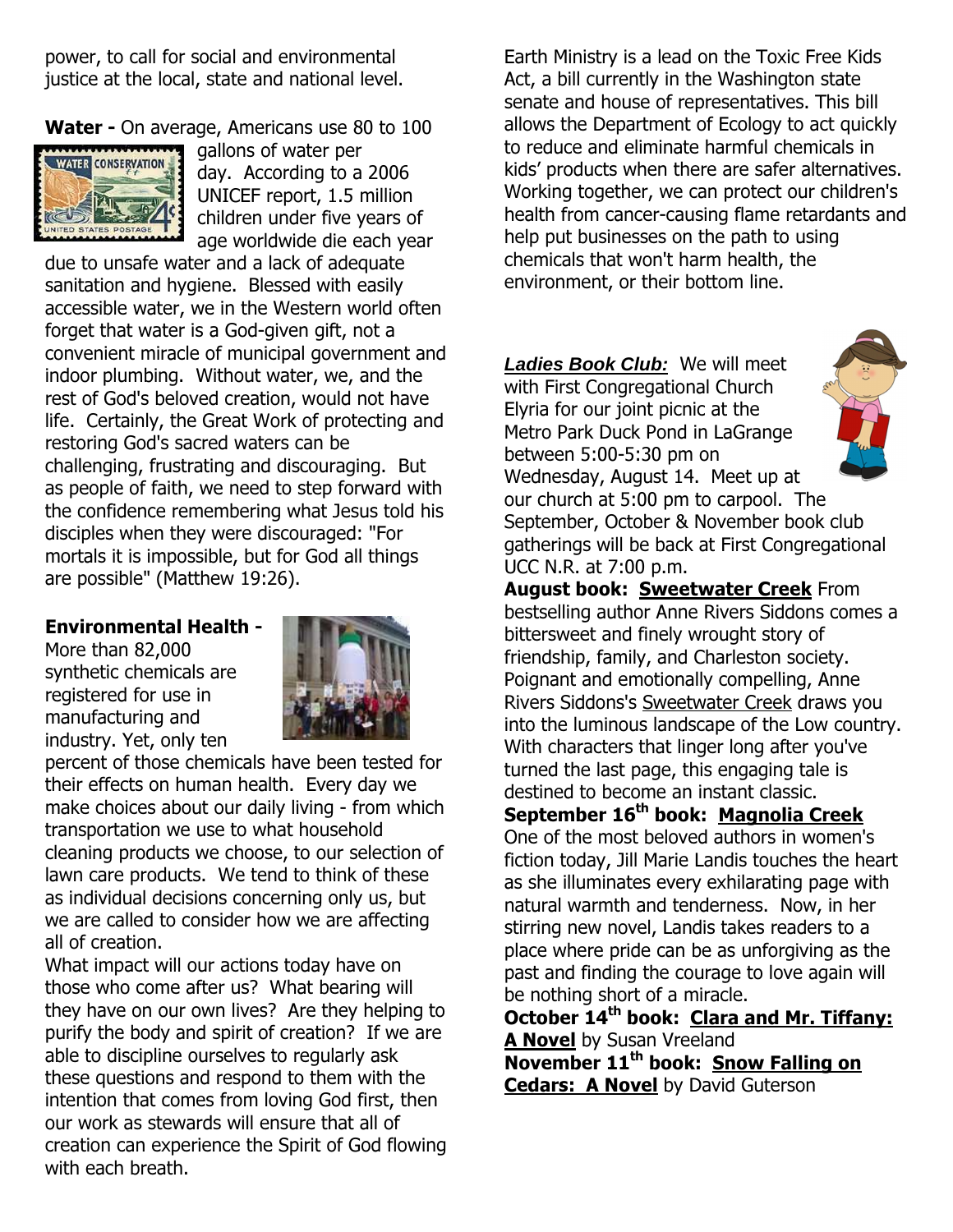# **Matt Karlovec Benefit Crushers Game Night**

Saturday, August 24 Gates open 6:00 p.m. Game time 7:05 p.m. Tickets are \$9.00



Matt interned with the Akron Aeros and loves baseball. When he found out that there was a Crushers' game fundraiser planned with the possibility of him throwing out the first pitch, his eyes lit up and he flashed the biggest Cheshire grin. He has a goal! Please help us achieve that goal by helping us sell at least 100 ticket vouchers! The money raised from the ticket voucher sales will be given to Matt, Mary and Bob. The amount raised is dependent on the number of tickets sold. Below are the package perks according to the number of tickets sold.

## AS OF 7/29, 300 TICKETS HAVE BEEN SOLD! **It's not too late to get yours! Orders due by August 18.**

## **100-249 Ticket Vouchers Sold**

- \$3.00 back per ticket sold
- Ceremonial first pitch throw out by rep from our organization
- Concourse table to  $\mathbb{Z}$  M case our organization at game
- $\bullet$  P.A. announcement welcoming our group
- $\bullet$  Lake Erie Crushers team autographed baseball

#### **250-499 Ticket Vouchers Sold**

• All of the above, plus an option to sell 50/50 raffle during the game

## **500 or more Ticket Vouchers Sold**

- All of the above
- •Option to sell Launch-A-Ball during the game
- •Rep from our organization will sit in on live radio broadcast (1/2 inning)
- Pre-game giant check presentation on the field

If you are unable to attend the game but still would like to help, we can donate your ticket(s) to Community Care to give to a client, thus helping two causes!

Send ticket form and money to First Congregational UCC, 36363 Center Ridge Rd. North Ridgeville OH 44039 or put in offering plate on Sunday.

## **HOPE TO SEE YOU AT THE GAME!**



- 8/7 Sandy Chalkwater
- 8/8 Dawn Alpine
- 8/9 Ann Olesen
- 8/9 Mike Bier
- 8/13 Kelsey Veliconia
- 8/13 Vanessa Stamper
- 8/16 Peggy Poe
- 8/17 Cathy Cornman
- 8/20 Bob Franks
- 8/21 Gayle Hannold

8/17 Harry & Rosemary Berg 8l/21 Alex & Jane Woravka 8/31 George & Jody Millar

#### **Ushers & Greeters**

| <b>August</b>    |                                             |  |  |  |
|------------------|---------------------------------------------|--|--|--|
| 4                | Youth Members                               |  |  |  |
|                  | Krista O'Neill, Gayle Hannold, Lynne        |  |  |  |
| 11               | Petroff, Joe Pesch                          |  |  |  |
|                  | Charis Meehan, Bill Meehan, Ric Sasse,      |  |  |  |
| 18               | Millie Gilly                                |  |  |  |
|                  | Barb Zinsmeister, Bill Elliott, Tom         |  |  |  |
| 25               | Packard, Vonnie Packard                     |  |  |  |
| <b>September</b> |                                             |  |  |  |
| 1                | Youth Members                               |  |  |  |
|                  | Bob Elliott, Joe Pesch, Barb Zinsmeister,   |  |  |  |
| 8                | Ed Connolly                                 |  |  |  |
|                  | Millie Gilly, Edie Phillips, Ric Sasse, Joe |  |  |  |
| 15               | Pesch                                       |  |  |  |
|                  | Tom & Vonnie Packard, Bill & Charis         |  |  |  |
| 22               | Meehan                                      |  |  |  |
|                  | Lynne Petroff, Gayle Hannold, Ric Sasse,    |  |  |  |
| 29               | Joe Pesch                                   |  |  |  |

Please note: If you would like to be removed from the Usher List, please contact Becky Williams at (440) 327-1891.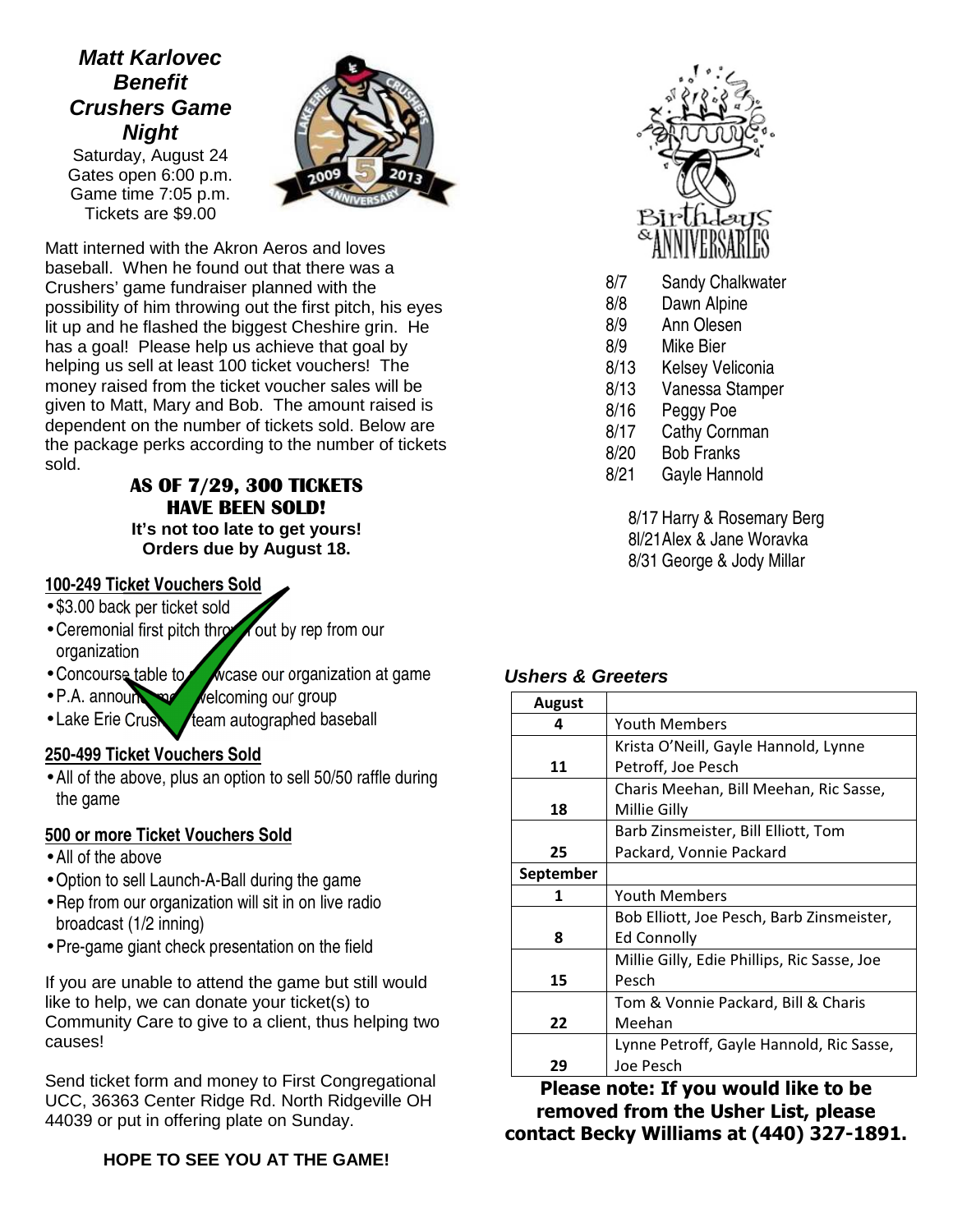| <b>Sunday</b>                                                                                                                                                     | <b>Monday</b>                             | <b>Tuesday</b>                                        | Wednesday                                                                                    | <b>Thursday</b>                                                   | <b>Friday</b>                                                            | Saturday                                                                                                         |
|-------------------------------------------------------------------------------------------------------------------------------------------------------------------|-------------------------------------------|-------------------------------------------------------|----------------------------------------------------------------------------------------------|-------------------------------------------------------------------|--------------------------------------------------------------------------|------------------------------------------------------------------------------------------------------------------|
|                                                                                                                                                                   |                                           |                                                       |                                                                                              | Deacons 7 pm<br>4-H 6:30 pm<br>Jazzercise 6:30 pm<br>Al-Anon 8 pm | $\overline{2}$<br>Jazzercise 9:30 am                                     | 3<br>Jazzercise 9 am<br><b>Married Couples</b><br>Recovery 7 pm                                                  |
| 4<br>Outreach 9 am<br><b>Communion</b>                                                                                                                            | Trustees 7:30 pm                          | CE 7 pm                                               | $\overline{7}$                                                                               | 8                                                                 | 9                                                                        | 10<br><b>Build Corn Fest float</b><br>10 am @ Berg's                                                             |
|                                                                                                                                                                   | Jazz 9:30am/6pm<br>AA Women 7:30 pm       | Jazzercise 6:30 pm<br>AA 1st Step 8:30 pm             | Jazz 9:30 am/6pm                                                                             | 4-H 6:30 pm<br>Jazzercise 6:30 pm<br>Al-Anon 8 pm                 | Jazzercise 9:30 am                                                       | Jazzercise 9 am<br><b>Married Couples</b><br>Recovery 7 pm                                                       |
| 11<br><b>Search Committee 9 am</b><br>Aug. b-days celebration<br>Pastor on vacation<br>$(8/11 \text{ pm} - 8/23)$<br>Corn Fest parade (meet<br>12:45 pm @ Berg's) | 12                                        | 13                                                    | 14<br>Book Club @<br><b>Carlisle Metropark</b><br>Duck Pond (car pool<br>from FCCNR at 5 pm) | 15<br>Council 7 pm<br>4-H 6:30 pm                                 | 16<br><b>Newsletter articles</b><br>due                                  | 17<br>Jazzercise 9 am                                                                                            |
| Hall rented 1-5 pm                                                                                                                                                | Jazz 9:30am/6pm<br>AA Women 7:30 pm       | Jazzercise 6:30 pm<br>AA 1st Step 8:30 pm             | Jazz 9:30 am/6pm                                                                             | Jazzercise 6:30 pm<br>Al-Anon 8 pm                                | Jazzercise 9:30 am                                                       | <b>Married Couples</b><br>Recovery 7 pm                                                                          |
| 18<br>Car Show meeting after<br>worship service                                                                                                                   | 19<br>Jazz 9:30am/6pm<br>AA Women 7:30 pm | 20<br>Jazzercise 6:30 pm<br>AA 1st Step 8:30 pm       | 21<br>Choir picnic 6 pm @<br><b>South Central Park</b><br>Jazz 9:30 am/6pm                   | 22<br>Jazzercise 6:30 pm<br>Al-Anon 8 pm                          | 23<br>Jazzercise 9:30 am                                                 | 24<br><b>Lake Erie Crushers</b><br>game fundraiser<br>Jazzercise 9 am<br><b>Married Couples</b><br>Recovery 7 pm |
| 25<br><b>Search Committee 9 am</b>                                                                                                                                | 26                                        | 27                                                    | 28                                                                                           | 29                                                                | 30<br>Hospitality w/a Heart<br>meal 4-6 prep, 6-7<br>serve, 7-? clean up | 31                                                                                                               |
|                                                                                                                                                                   | Jazz 9:30am/6pm<br>AA Women 7:30 pm       | Jazzercise 6:30 pm<br>AA 1 <sup>st</sup> Step 8:30 pm | Jazz 9:30 am/6pm                                                                             | Jazzercise 6:30 pm<br>Al-Anon 8 pm                                | Jazzercise 9:30 am                                                       | Jazzercise 9 am<br><b>Married Couples</b><br>Recovery 7 pm                                                       |